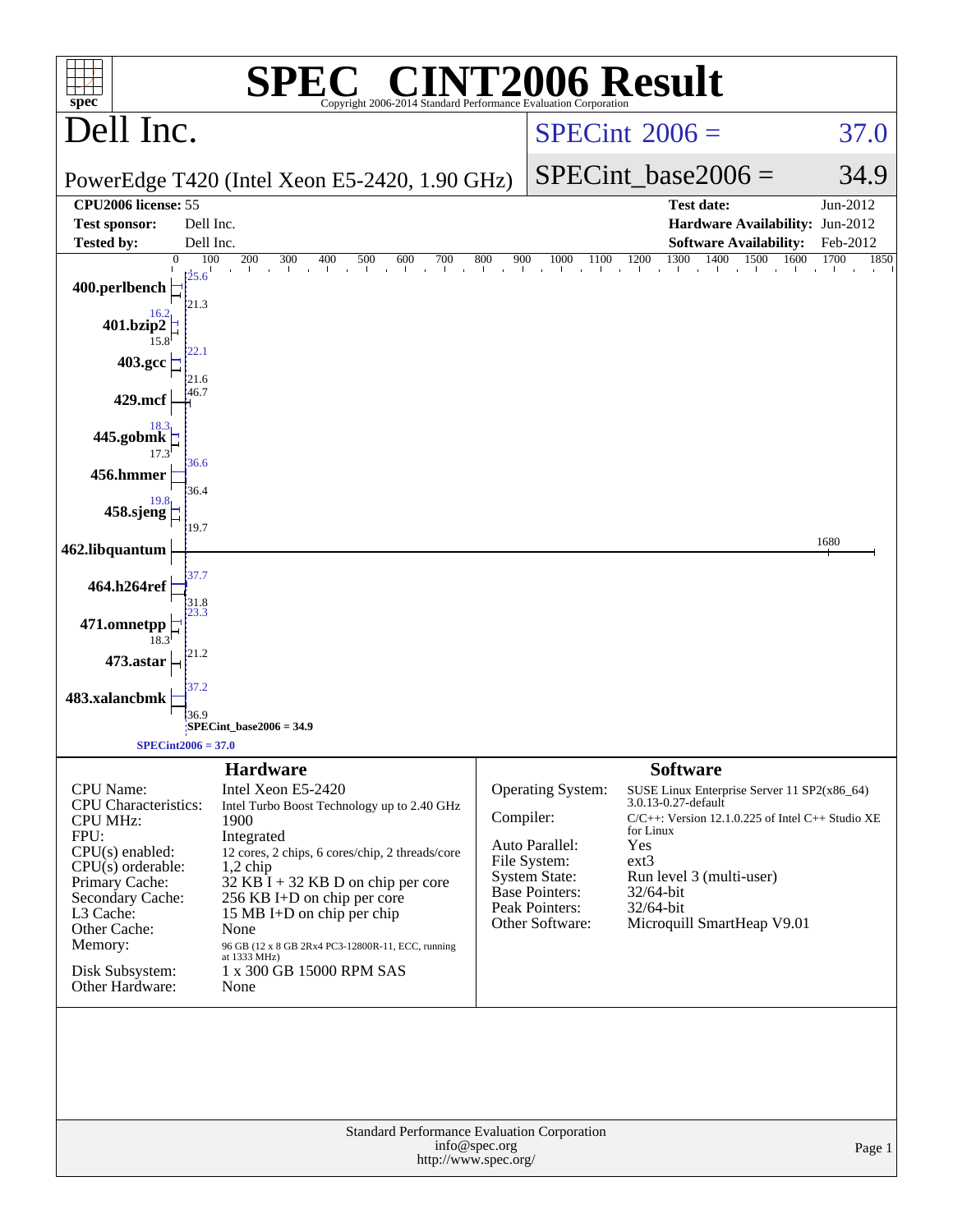

# **[SPEC CINT2006 Result](http://www.spec.org/auto/cpu2006/Docs/result-fields.html#SPECCINT2006Result)**

## Dell Inc.

## $SPECint2006 = 37.0$  $SPECint2006 = 37.0$

PowerEdge T420 (Intel Xeon E5-2420, 1.90 GHz)

SPECint base2006 =  $34.9$ 

**[CPU2006 license:](http://www.spec.org/auto/cpu2006/Docs/result-fields.html#CPU2006license)** 55 **[Test date:](http://www.spec.org/auto/cpu2006/Docs/result-fields.html#Testdate)** Jun-2012 **[Test sponsor:](http://www.spec.org/auto/cpu2006/Docs/result-fields.html#Testsponsor)** Dell Inc. **[Hardware Availability:](http://www.spec.org/auto/cpu2006/Docs/result-fields.html#HardwareAvailability)** Jun-2012 **[Tested by:](http://www.spec.org/auto/cpu2006/Docs/result-fields.html#Testedby)** Dell Inc. **[Software Availability:](http://www.spec.org/auto/cpu2006/Docs/result-fields.html#SoftwareAvailability)** Feb-2012

#### **[Results Table](http://www.spec.org/auto/cpu2006/Docs/result-fields.html#ResultsTable)**

|                         | <b>Base</b>                                                        |              |                |       |                |             | <b>Peak</b>                                     |              |                |              |                |              |
|-------------------------|--------------------------------------------------------------------|--------------|----------------|-------|----------------|-------------|-------------------------------------------------|--------------|----------------|--------------|----------------|--------------|
| <b>Benchmark</b>        | <b>Seconds</b>                                                     | <b>Ratio</b> | <b>Seconds</b> | Ratio | <b>Seconds</b> | Ratio       | <b>Seconds</b>                                  | <b>Ratio</b> | <b>Seconds</b> | <b>Ratio</b> | <b>Seconds</b> | <b>Ratio</b> |
| $ 400.\text{perlbench}$ | 456                                                                | 21.4         | 458            | 21.3  | 458            | 21.3        | 382                                             | 25.6         | 382            | 25.6         | 383            | 25.5         |
| 401.bzip2               | 609                                                                | 15.8         | 609            | 15.8  | 608            | 15.9        | 596                                             | 16.2         | 596            | 16.2         | 597            | 16.2         |
| $403.\text{gcc}$        | 371                                                                | 21.7         | 372            | 21.6  | 372            | 21.6        | 364                                             | 22.1         | 365            | 22.1         | 364            | 22.1         |
| $429$ .mcf              | 196                                                                | 46.6         | 195            | 46.7  | 194            | 47.1        | 196                                             | 46.6         | 195            | 46.7         | 194            | 47.1         |
| $445$ .gobmk            | 606                                                                | 17.3         | 607            | 17.3  | 606            | 17.3        | 574                                             | 18.3         | 575            | 18.3         | 574            | 18.3         |
| 456.hmmer               | 257                                                                | 36.4         | 257            | 36.4  | 257            | 36.4        | 255                                             | 36.5         | 255            | 36.6         | 255            | 36.6         |
| $458$ .sjeng            | 615                                                                | 19.7         | 615            | 19.7  | 613            | 19.7        | 610                                             | 19.8         | 611            | <b>19.8</b>  | 611            | 19.8         |
| 462.libquantum          | 12.3                                                               | 1680         | 12.3           | 1680  | 11.5           | 1800        | 12.3                                            | 1680         | 12.3           | 1680         | 11.5           | 1800         |
| 464.h264ref             | 696                                                                | 31.8         | 696            | 31.8  | 697            | 31.8        | 587                                             | 37.7         | 596            | 37.1         | 585            | 37.8         |
| 471.omnetpp             | 340                                                                | 18.4         | 342            | 18.3  | 342            | <u>18.3</u> | 268                                             | 23.3         | 269            | 23.2         | 267            | 23.4         |
| $ 473$ . astar          | 332                                                                | 21.2         | 332            | 21.2  | 334            | 21.0        | 332                                             | 21.2         | 332            | 21.2         | 334            | 21.0         |
| 483.xalancbmk           | 187                                                                | 36.9         | 187            | 36.9  | 189            | 36.4        | 186                                             | 37.2         | 186            | 37.2         | 186            | 37.2         |
|                         | Described and also the their and an indicate the these created man |              |                |       |                |             | Deld and called to change in discovery a modium |              |                |              |                |              |

Results appear in the [order in which they were run.](http://www.spec.org/auto/cpu2006/Docs/result-fields.html#RunOrder) Bold underlined text [indicates a median measurement.](http://www.spec.org/auto/cpu2006/Docs/result-fields.html#Median)

### **[Operating System Notes](http://www.spec.org/auto/cpu2006/Docs/result-fields.html#OperatingSystemNotes)**

Stack size set to unlimited using "ulimit -s unlimited"

#### **[Platform Notes](http://www.spec.org/auto/cpu2006/Docs/result-fields.html#PlatformNotes)**

 CPU Power Management set to Maximum Performance Memory Frequency set to Maximum Performance Turbo Boost set to Enabled C States/C1E set to Enabled Sysinfo program /root/CPU2006-1.2/config/sysinfo.rev6800 \$Rev: 6800 \$ \$Date:: 2011-10-11 #\$ 6f2ebdff5032aaa42e583f96b07f99d3 running on linux-316h Tue Jun 5 10:40:57 2012 This section contains SUT (System Under Test) info as seen by some common utilities. To remove or add to this section, see: <http://www.spec.org/cpu2006/Docs/config.html#sysinfo> From /proc/cpuinfo model name : Intel(R) Xeon(R) CPU E5-2420 0 @ 1.90GHz 2 "physical id"s (chips) 24 "processors" cores, siblings (Caution: counting these is hw and system dependent. The following excerpts from /proc/cpuinfo might not be reliable. Use with caution.) cpu cores : 6 siblings : 12 physical 0: cores 0 1 2 3 4 5 physical 1: cores 0 1 2 3 4 5 Continued on next page

Standard Performance Evaluation Corporation [info@spec.org](mailto:info@spec.org) <http://www.spec.org/>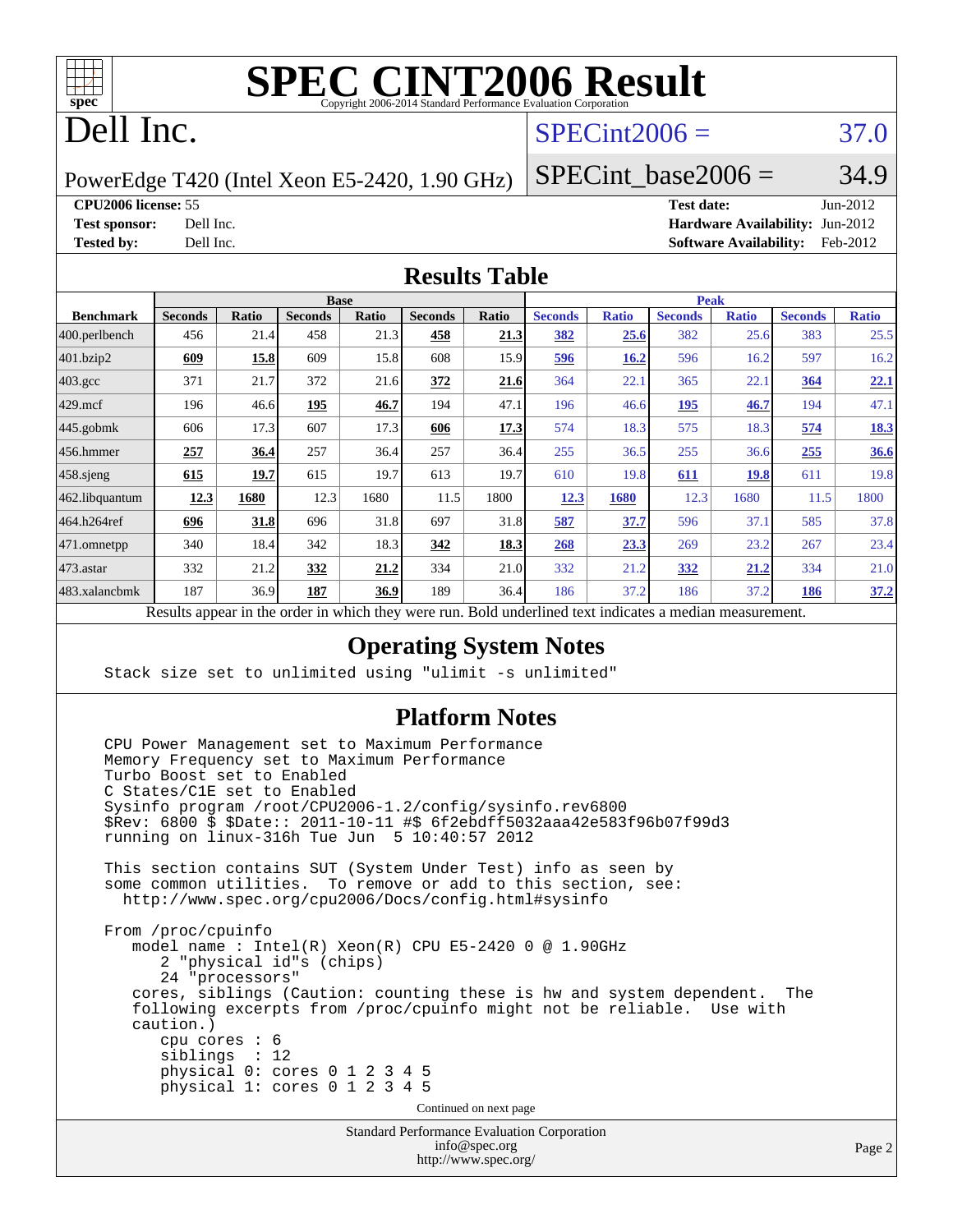| <b>SPEC CINT2006 Result</b><br>$spec^*$<br>Copyright 2006-2014 Standard Performance Evaluation Corporation                                                                                                                                   |                                                                                                            |  |  |  |  |
|----------------------------------------------------------------------------------------------------------------------------------------------------------------------------------------------------------------------------------------------|------------------------------------------------------------------------------------------------------------|--|--|--|--|
| Dell Inc.                                                                                                                                                                                                                                    | $SPECint2006 =$<br>37.0                                                                                    |  |  |  |  |
| PowerEdge T420 (Intel Xeon E5-2420, 1.90 GHz)                                                                                                                                                                                                | 34.9<br>$SPECint base2006 =$                                                                               |  |  |  |  |
| CPU2006 license: 55<br><b>Test sponsor:</b><br>Dell Inc.<br><b>Tested by:</b><br>Dell Inc.                                                                                                                                                   | <b>Test date:</b><br>Jun-2012<br>Hardware Availability: Jun-2012<br><b>Software Availability:</b> Feb-2012 |  |  |  |  |
| <b>Platform Notes (Continued)</b><br>cache size $: 15360$ KB                                                                                                                                                                                 |                                                                                                            |  |  |  |  |
| From /proc/meminfo<br>MemTotal:<br>98994188 kB<br>HugePages_Total:<br>0<br>2048 kB<br>Hugepagesize:                                                                                                                                          |                                                                                                            |  |  |  |  |
| /usr/bin/lsb_release -d<br>SUSE Linux Enterprise Server 11 (x86_64)                                                                                                                                                                          |                                                                                                            |  |  |  |  |
| From /etc/*release* /etc/*version*<br>SuSE-release:<br>SUSE Linux Enterprise Server 11 (x86_64)<br>$VERSION = 11$<br>PATCHLEVEL = 2                                                                                                          |                                                                                                            |  |  |  |  |
| uname $-a$ :<br>Linux linux-316h 3.0.13-0.27-default #1 SMP Wed Feb 15 13:33:49 UTC 2012<br>(d73692b) x86_64 x86_64 x86_64 GNU/Linux                                                                                                         |                                                                                                            |  |  |  |  |
| run-level 3 Jun 5 10:38 last=S                                                                                                                                                                                                               |                                                                                                            |  |  |  |  |
| SPEC is set to: /root/CPU2006-1.2<br>Filesystem<br>Size Used Avail Use% Mounted on<br>Type<br>$/\text{dev/sda2}$<br>ext3<br>271G<br>123G 135G 48% /                                                                                          |                                                                                                            |  |  |  |  |
| Additional information from dmidecode:                                                                                                                                                                                                       |                                                                                                            |  |  |  |  |
| (End of data from sysinfo program)                                                                                                                                                                                                           |                                                                                                            |  |  |  |  |
| <b>General Notes</b><br>Environment variables set by runspec before the start of the run:<br>KMP_AFFINITY = "granularity=fine, scatter"<br>LD_LIBRARY_PATH = "/root/CPU2006-1.2/libs/32:/root/CPU2006-1.2/libs/64"<br>OMP NUM THREADS = "12" |                                                                                                            |  |  |  |  |

 Binaries compiled on a system with 1x Core i7-860 CPU + 8GB memory using RHEL5.5 Transparent Huge Pages enabled with: echo always > /sys/kernel/mm/transparent\_hugepage/enabled Filesystem page cache cleared with: echo 1> /proc/sys/vm/drop\_caches

## **[Base Compiler Invocation](http://www.spec.org/auto/cpu2006/Docs/result-fields.html#BaseCompilerInvocation)**

[C benchmarks](http://www.spec.org/auto/cpu2006/Docs/result-fields.html#Cbenchmarks): [icc -m64](http://www.spec.org/cpu2006/results/res2012q3/cpu2006-20120703-23484.flags.html#user_CCbase_intel_icc_64bit_f346026e86af2a669e726fe758c88044)

Continued on next page

Standard Performance Evaluation Corporation [info@spec.org](mailto:info@spec.org) <http://www.spec.org/>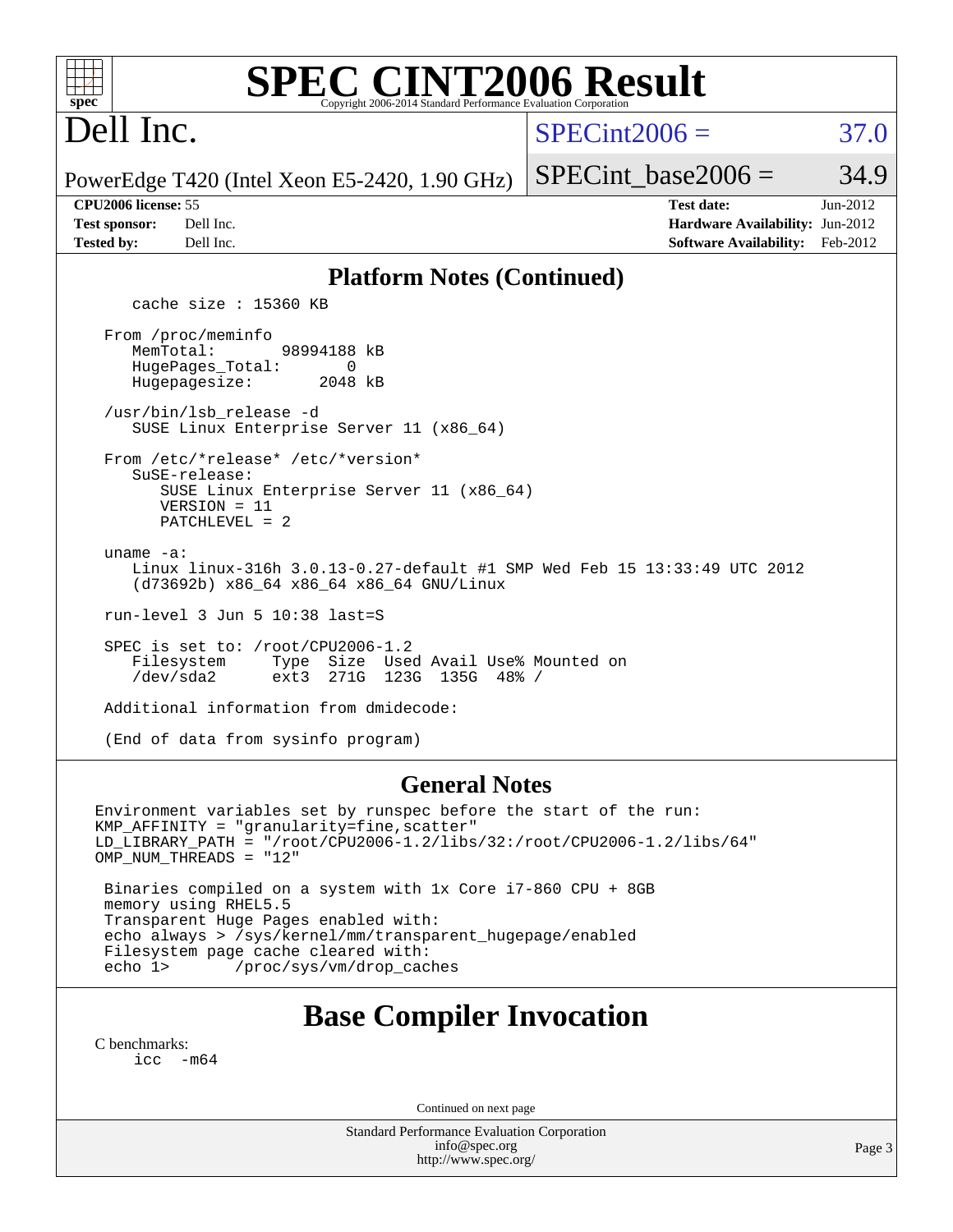| <b>SPEC CINT2006 Result</b><br>spec <sup>®</sup><br>Copyright 2006-2014 Standard Performance Evaluation Corporation                                                                                                                                                                                                                                                                                                                        |                                                                                                               |  |  |  |  |
|--------------------------------------------------------------------------------------------------------------------------------------------------------------------------------------------------------------------------------------------------------------------------------------------------------------------------------------------------------------------------------------------------------------------------------------------|---------------------------------------------------------------------------------------------------------------|--|--|--|--|
| Dell Inc.                                                                                                                                                                                                                                                                                                                                                                                                                                  | $SPECint2006 =$<br>37.0                                                                                       |  |  |  |  |
| PowerEdge T420 (Intel Xeon E5-2420, 1.90 GHz)                                                                                                                                                                                                                                                                                                                                                                                              | 34.9<br>$SPECint base2006 =$                                                                                  |  |  |  |  |
| CPU2006 license: 55<br>Dell Inc.<br><b>Test sponsor:</b><br>Dell Inc.<br><b>Tested by:</b>                                                                                                                                                                                                                                                                                                                                                 | <b>Test date:</b><br>Jun-2012<br>Hardware Availability: Jun-2012<br><b>Software Availability:</b><br>Feb-2012 |  |  |  |  |
| <b>Base Compiler Invocation (Continued)</b>                                                                                                                                                                                                                                                                                                                                                                                                |                                                                                                               |  |  |  |  |
| $C_{++}$ benchmarks:<br>icpc -m64                                                                                                                                                                                                                                                                                                                                                                                                          |                                                                                                               |  |  |  |  |
| <b>Base Portability Flags</b>                                                                                                                                                                                                                                                                                                                                                                                                              |                                                                                                               |  |  |  |  |
| 400.perlbench: -DSPEC_CPU_LP64 -DSPEC_CPU_LINUX_X64<br>401.bzip2: -DSPEC_CPU_LP64<br>403.gcc: -DSPEC_CPU_LP64<br>429.mcf: -DSPEC_CPU_LP64<br>445.gobmk: -DSPEC_CPU_LP64<br>456.hmmer: - DSPEC_CPU_LP64<br>458.sjeng: - DSPEC_CPU_LP64<br>462.libquantum: -DSPEC_CPU_LP64 -DSPEC_CPU_LINUX<br>464.h264ref: -DSPEC_CPU_LP64<br>471.omnetpp: -DSPEC_CPU_LP64<br>473.astar: -DSPEC_CPU_LP64<br>483.xalancbmk: -DSPEC_CPU_LP64 -DSPEC_CPU_LINUX |                                                                                                               |  |  |  |  |
| <b>Base Optimization Flags</b>                                                                                                                                                                                                                                                                                                                                                                                                             |                                                                                                               |  |  |  |  |
| C benchmarks:<br>-xAVX -ipo -03 -no-prec-div -parallel -opt-prefetch -auto-p32                                                                                                                                                                                                                                                                                                                                                             |                                                                                                               |  |  |  |  |
| $C_{++}$ benchmarks:<br>-xAVX -ipo -03 -no-prec-div -opt-prefetch -auto-p32 -Wl,-z, muldefs<br>-L/smartheap -lsmartheap64                                                                                                                                                                                                                                                                                                                  |                                                                                                               |  |  |  |  |
| <b>Base Other Flags</b>                                                                                                                                                                                                                                                                                                                                                                                                                    |                                                                                                               |  |  |  |  |
| C benchmarks:                                                                                                                                                                                                                                                                                                                                                                                                                              |                                                                                                               |  |  |  |  |
| 403.gcc: -Dalloca=_alloca                                                                                                                                                                                                                                                                                                                                                                                                                  |                                                                                                               |  |  |  |  |
| <b>Peak Compiler Invocation</b><br>C benchmarks (except as noted below):<br>$-m64$<br>icc                                                                                                                                                                                                                                                                                                                                                  |                                                                                                               |  |  |  |  |
| 400.perlbench: icc -m32                                                                                                                                                                                                                                                                                                                                                                                                                    |                                                                                                               |  |  |  |  |
| 445.gobmk: icc -m32                                                                                                                                                                                                                                                                                                                                                                                                                        |                                                                                                               |  |  |  |  |
| Continued on next page                                                                                                                                                                                                                                                                                                                                                                                                                     |                                                                                                               |  |  |  |  |
| <b>Standard Performance Evaluation Corporation</b><br>info@spec.org<br>http://www.spec.org/                                                                                                                                                                                                                                                                                                                                                | Page 4                                                                                                        |  |  |  |  |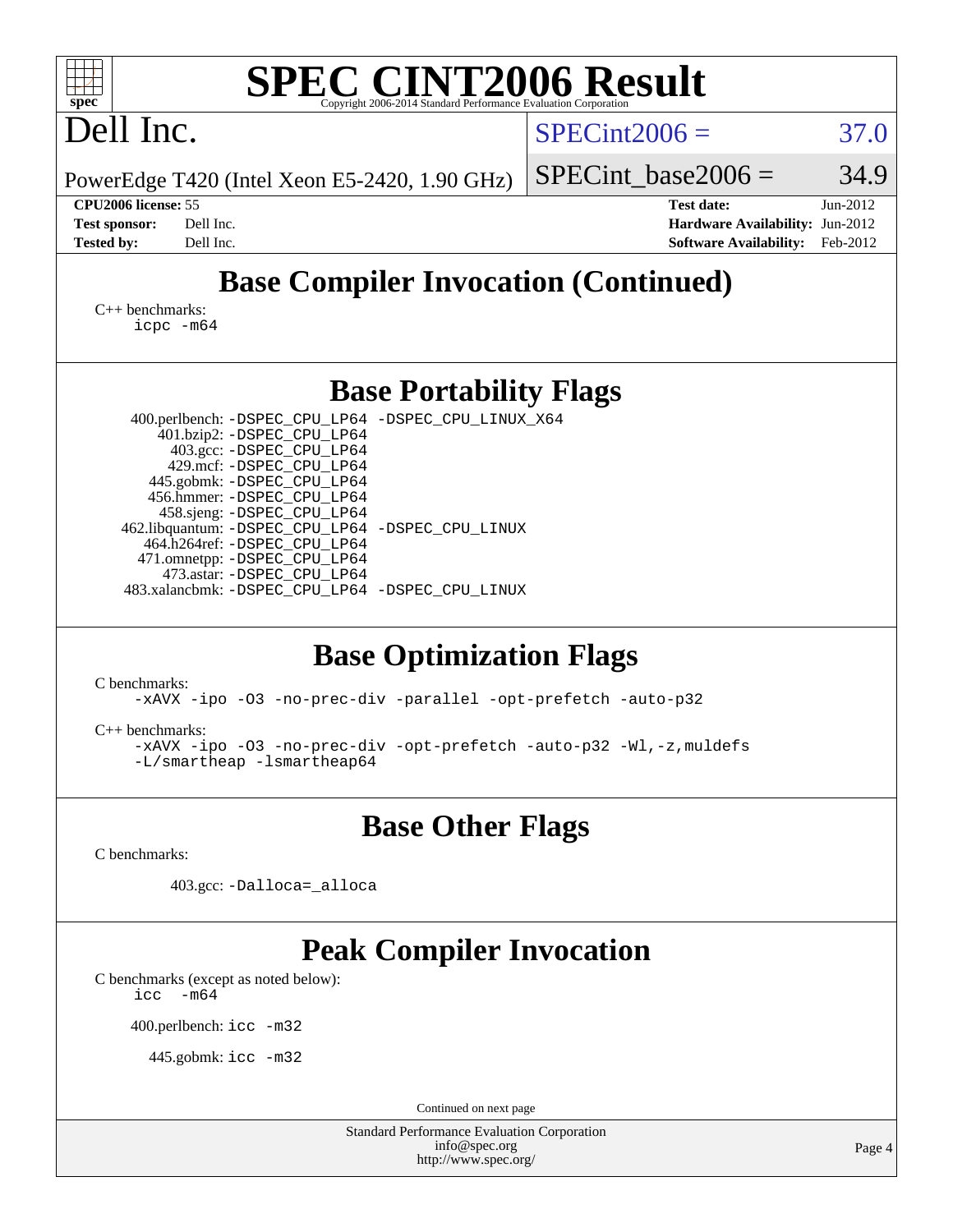

#### **[SPEC CINT2006 Result](http://www.spec.org/auto/cpu2006/Docs/result-fields.html#SPECCINT2006Result)** Copyright 2006-2014 Standard Performance Evaluation C

Dell Inc.

 $SPECint2006 = 37.0$  $SPECint2006 = 37.0$ 

SPECint base2006 =  $34.9$ 

PowerEdge T420 (Intel Xeon E5-2420, 1.90 GHz)

**[CPU2006 license:](http://www.spec.org/auto/cpu2006/Docs/result-fields.html#CPU2006license)** 55 **[Test date:](http://www.spec.org/auto/cpu2006/Docs/result-fields.html#Testdate)** Jun-2012 **[Test sponsor:](http://www.spec.org/auto/cpu2006/Docs/result-fields.html#Testsponsor)** Dell Inc. **[Hardware Availability:](http://www.spec.org/auto/cpu2006/Docs/result-fields.html#HardwareAvailability)** Jun-2012 **[Tested by:](http://www.spec.org/auto/cpu2006/Docs/result-fields.html#Testedby)** Dell Inc. **[Software Availability:](http://www.spec.org/auto/cpu2006/Docs/result-fields.html#SoftwareAvailability)** Feb-2012

## **[Peak Compiler Invocation \(Continued\)](http://www.spec.org/auto/cpu2006/Docs/result-fields.html#PeakCompilerInvocation)**

464.h264ref: [icc -m32](http://www.spec.org/cpu2006/results/res2012q3/cpu2006-20120703-23484.flags.html#user_peakCCLD464_h264ref_intel_icc_a6a621f8d50482236b970c6ac5f55f93)

[C++ benchmarks \(except as noted below\):](http://www.spec.org/auto/cpu2006/Docs/result-fields.html#CXXbenchmarksexceptasnotedbelow) [icpc -m32](http://www.spec.org/cpu2006/results/res2012q3/cpu2006-20120703-23484.flags.html#user_CXXpeak_intel_icpc_4e5a5ef1a53fd332b3c49e69c3330699)

473.astar: [icpc -m64](http://www.spec.org/cpu2006/results/res2012q3/cpu2006-20120703-23484.flags.html#user_peakCXXLD473_astar_intel_icpc_64bit_fc66a5337ce925472a5c54ad6a0de310)

**[Peak Portability Flags](http://www.spec.org/auto/cpu2006/Docs/result-fields.html#PeakPortabilityFlags)**

 400.perlbench: [-DSPEC\\_CPU\\_LINUX\\_IA32](http://www.spec.org/cpu2006/results/res2012q3/cpu2006-20120703-23484.flags.html#b400.perlbench_peakCPORTABILITY_DSPEC_CPU_LINUX_IA32) 401.bzip2: [-DSPEC\\_CPU\\_LP64](http://www.spec.org/cpu2006/results/res2012q3/cpu2006-20120703-23484.flags.html#suite_peakPORTABILITY401_bzip2_DSPEC_CPU_LP64) 403.gcc: [-DSPEC\\_CPU\\_LP64](http://www.spec.org/cpu2006/results/res2012q3/cpu2006-20120703-23484.flags.html#suite_peakPORTABILITY403_gcc_DSPEC_CPU_LP64) 429.mcf: [-DSPEC\\_CPU\\_LP64](http://www.spec.org/cpu2006/results/res2012q3/cpu2006-20120703-23484.flags.html#suite_peakPORTABILITY429_mcf_DSPEC_CPU_LP64) 456.hmmer: [-DSPEC\\_CPU\\_LP64](http://www.spec.org/cpu2006/results/res2012q3/cpu2006-20120703-23484.flags.html#suite_peakPORTABILITY456_hmmer_DSPEC_CPU_LP64) 458.sjeng: [-DSPEC\\_CPU\\_LP64](http://www.spec.org/cpu2006/results/res2012q3/cpu2006-20120703-23484.flags.html#suite_peakPORTABILITY458_sjeng_DSPEC_CPU_LP64) 462.libquantum: [-DSPEC\\_CPU\\_LP64](http://www.spec.org/cpu2006/results/res2012q3/cpu2006-20120703-23484.flags.html#suite_peakPORTABILITY462_libquantum_DSPEC_CPU_LP64) [-DSPEC\\_CPU\\_LINUX](http://www.spec.org/cpu2006/results/res2012q3/cpu2006-20120703-23484.flags.html#b462.libquantum_peakCPORTABILITY_DSPEC_CPU_LINUX) 473.astar: [-DSPEC\\_CPU\\_LP64](http://www.spec.org/cpu2006/results/res2012q3/cpu2006-20120703-23484.flags.html#suite_peakPORTABILITY473_astar_DSPEC_CPU_LP64) 483.xalancbmk: [-DSPEC\\_CPU\\_LINUX](http://www.spec.org/cpu2006/results/res2012q3/cpu2006-20120703-23484.flags.html#b483.xalancbmk_peakCXXPORTABILITY_DSPEC_CPU_LINUX)

## **[Peak Optimization Flags](http://www.spec.org/auto/cpu2006/Docs/result-fields.html#PeakOptimizationFlags)**

[C benchmarks](http://www.spec.org/auto/cpu2006/Docs/result-fields.html#Cbenchmarks):

400.perlbench:  $-xAUX(pass 2)$  -prof-qen(pass 1) [-ipo](http://www.spec.org/cpu2006/results/res2012q3/cpu2006-20120703-23484.flags.html#user_peakPASS2_CFLAGSPASS2_LDCFLAGS400_perlbench_f-ipo)(pass 2) -03(pass 2) [-no-prec-div](http://www.spec.org/cpu2006/results/res2012q3/cpu2006-20120703-23484.flags.html#user_peakPASS2_CFLAGSPASS2_LDCFLAGS400_perlbench_f-no-prec-div)(pass 2) [-prof-use](http://www.spec.org/cpu2006/results/res2012q3/cpu2006-20120703-23484.flags.html#user_peakPASS2_CFLAGSPASS2_LDCFLAGS400_perlbench_prof_use_bccf7792157ff70d64e32fe3e1250b55)(pass 2) [-opt-prefetch](http://www.spec.org/cpu2006/results/res2012q3/cpu2006-20120703-23484.flags.html#user_peakCOPTIMIZE400_perlbench_f-opt-prefetch) [-ansi-alias](http://www.spec.org/cpu2006/results/res2012q3/cpu2006-20120703-23484.flags.html#user_peakCOPTIMIZE400_perlbench_f-ansi-alias) 401.bzip2: [-xAVX](http://www.spec.org/cpu2006/results/res2012q3/cpu2006-20120703-23484.flags.html#user_peakPASS2_CFLAGSPASS2_LDCFLAGS401_bzip2_f-xAVX)(pass 2) [-prof-gen](http://www.spec.org/cpu2006/results/res2012q3/cpu2006-20120703-23484.flags.html#user_peakPASS1_CFLAGSPASS1_LDCFLAGS401_bzip2_prof_gen_e43856698f6ca7b7e442dfd80e94a8fc)(pass 1) [-ipo](http://www.spec.org/cpu2006/results/res2012q3/cpu2006-20120703-23484.flags.html#user_peakPASS2_CFLAGSPASS2_LDCFLAGS401_bzip2_f-ipo)(pass 2) [-O3](http://www.spec.org/cpu2006/results/res2012q3/cpu2006-20120703-23484.flags.html#user_peakPASS2_CFLAGSPASS2_LDCFLAGS401_bzip2_f-O3)(pass 2) [-no-prec-div](http://www.spec.org/cpu2006/results/res2012q3/cpu2006-20120703-23484.flags.html#user_peakCOPTIMIZEPASS2_CFLAGSPASS2_LDCFLAGS401_bzip2_f-no-prec-div) [-prof-use](http://www.spec.org/cpu2006/results/res2012q3/cpu2006-20120703-23484.flags.html#user_peakPASS2_CFLAGSPASS2_LDCFLAGS401_bzip2_prof_use_bccf7792157ff70d64e32fe3e1250b55)(pass 2) [-auto-ilp32](http://www.spec.org/cpu2006/results/res2012q3/cpu2006-20120703-23484.flags.html#user_peakCOPTIMIZE401_bzip2_f-auto-ilp32) [-opt-prefetch](http://www.spec.org/cpu2006/results/res2012q3/cpu2006-20120703-23484.flags.html#user_peakCOPTIMIZE401_bzip2_f-opt-prefetch) [-ansi-alias](http://www.spec.org/cpu2006/results/res2012q3/cpu2006-20120703-23484.flags.html#user_peakCOPTIMIZE401_bzip2_f-ansi-alias) 403.gcc: [-xAVX](http://www.spec.org/cpu2006/results/res2012q3/cpu2006-20120703-23484.flags.html#user_peakCOPTIMIZE403_gcc_f-xAVX) [-ipo](http://www.spec.org/cpu2006/results/res2012q3/cpu2006-20120703-23484.flags.html#user_peakCOPTIMIZE403_gcc_f-ipo) [-O3](http://www.spec.org/cpu2006/results/res2012q3/cpu2006-20120703-23484.flags.html#user_peakCOPTIMIZE403_gcc_f-O3) [-no-prec-div](http://www.spec.org/cpu2006/results/res2012q3/cpu2006-20120703-23484.flags.html#user_peakCOPTIMIZE403_gcc_f-no-prec-div) [-inline-calloc](http://www.spec.org/cpu2006/results/res2012q3/cpu2006-20120703-23484.flags.html#user_peakCOPTIMIZE403_gcc_f-inline-calloc) [-opt-malloc-options=3](http://www.spec.org/cpu2006/results/res2012q3/cpu2006-20120703-23484.flags.html#user_peakCOPTIMIZE403_gcc_f-opt-malloc-options_13ab9b803cf986b4ee62f0a5998c2238) [-auto-ilp32](http://www.spec.org/cpu2006/results/res2012q3/cpu2006-20120703-23484.flags.html#user_peakCOPTIMIZE403_gcc_f-auto-ilp32)  $429$ .mcf: basepeak = yes 445.gobmk: [-xAVX](http://www.spec.org/cpu2006/results/res2012q3/cpu2006-20120703-23484.flags.html#user_peakPASS2_CFLAGSPASS2_LDCFLAGS445_gobmk_f-xAVX)(pass 2) [-prof-gen](http://www.spec.org/cpu2006/results/res2012q3/cpu2006-20120703-23484.flags.html#user_peakPASS1_CFLAGSPASS1_LDCFLAGS445_gobmk_prof_gen_e43856698f6ca7b7e442dfd80e94a8fc)(pass 1) [-prof-use](http://www.spec.org/cpu2006/results/res2012q3/cpu2006-20120703-23484.flags.html#user_peakPASS2_CFLAGSPASS2_LDCFLAGS445_gobmk_prof_use_bccf7792157ff70d64e32fe3e1250b55)(pass 2) [-ansi-alias](http://www.spec.org/cpu2006/results/res2012q3/cpu2006-20120703-23484.flags.html#user_peakCOPTIMIZE445_gobmk_f-ansi-alias) 456.hmmer: [-xAVX](http://www.spec.org/cpu2006/results/res2012q3/cpu2006-20120703-23484.flags.html#user_peakCOPTIMIZE456_hmmer_f-xAVX) [-ipo](http://www.spec.org/cpu2006/results/res2012q3/cpu2006-20120703-23484.flags.html#user_peakCOPTIMIZE456_hmmer_f-ipo) [-O3](http://www.spec.org/cpu2006/results/res2012q3/cpu2006-20120703-23484.flags.html#user_peakCOPTIMIZE456_hmmer_f-O3) [-no-prec-div](http://www.spec.org/cpu2006/results/res2012q3/cpu2006-20120703-23484.flags.html#user_peakCOPTIMIZE456_hmmer_f-no-prec-div) [-unroll2](http://www.spec.org/cpu2006/results/res2012q3/cpu2006-20120703-23484.flags.html#user_peakCOPTIMIZE456_hmmer_f-unroll_784dae83bebfb236979b41d2422d7ec2) [-auto-ilp32](http://www.spec.org/cpu2006/results/res2012q3/cpu2006-20120703-23484.flags.html#user_peakCOPTIMIZE456_hmmer_f-auto-ilp32) [-ansi-alias](http://www.spec.org/cpu2006/results/res2012q3/cpu2006-20120703-23484.flags.html#user_peakCOPTIMIZE456_hmmer_f-ansi-alias) 458.sjeng: [-xAVX](http://www.spec.org/cpu2006/results/res2012q3/cpu2006-20120703-23484.flags.html#user_peakPASS2_CFLAGSPASS2_LDCFLAGS458_sjeng_f-xAVX)(pass 2) [-prof-gen](http://www.spec.org/cpu2006/results/res2012q3/cpu2006-20120703-23484.flags.html#user_peakPASS1_CFLAGSPASS1_LDCFLAGS458_sjeng_prof_gen_e43856698f6ca7b7e442dfd80e94a8fc)(pass 1) [-ipo](http://www.spec.org/cpu2006/results/res2012q3/cpu2006-20120703-23484.flags.html#user_peakPASS2_CFLAGSPASS2_LDCFLAGS458_sjeng_f-ipo)(pass 2) [-O3](http://www.spec.org/cpu2006/results/res2012q3/cpu2006-20120703-23484.flags.html#user_peakPASS2_CFLAGSPASS2_LDCFLAGS458_sjeng_f-O3)(pass 2) [-no-prec-div](http://www.spec.org/cpu2006/results/res2012q3/cpu2006-20120703-23484.flags.html#user_peakPASS2_CFLAGSPASS2_LDCFLAGS458_sjeng_f-no-prec-div)(pass 2) [-prof-use](http://www.spec.org/cpu2006/results/res2012q3/cpu2006-20120703-23484.flags.html#user_peakPASS2_CFLAGSPASS2_LDCFLAGS458_sjeng_prof_use_bccf7792157ff70d64e32fe3e1250b55)(pass 2) [-unroll4](http://www.spec.org/cpu2006/results/res2012q3/cpu2006-20120703-23484.flags.html#user_peakCOPTIMIZE458_sjeng_f-unroll_4e5e4ed65b7fd20bdcd365bec371b81f)

Continued on next page

Standard Performance Evaluation Corporation [info@spec.org](mailto:info@spec.org) <http://www.spec.org/>